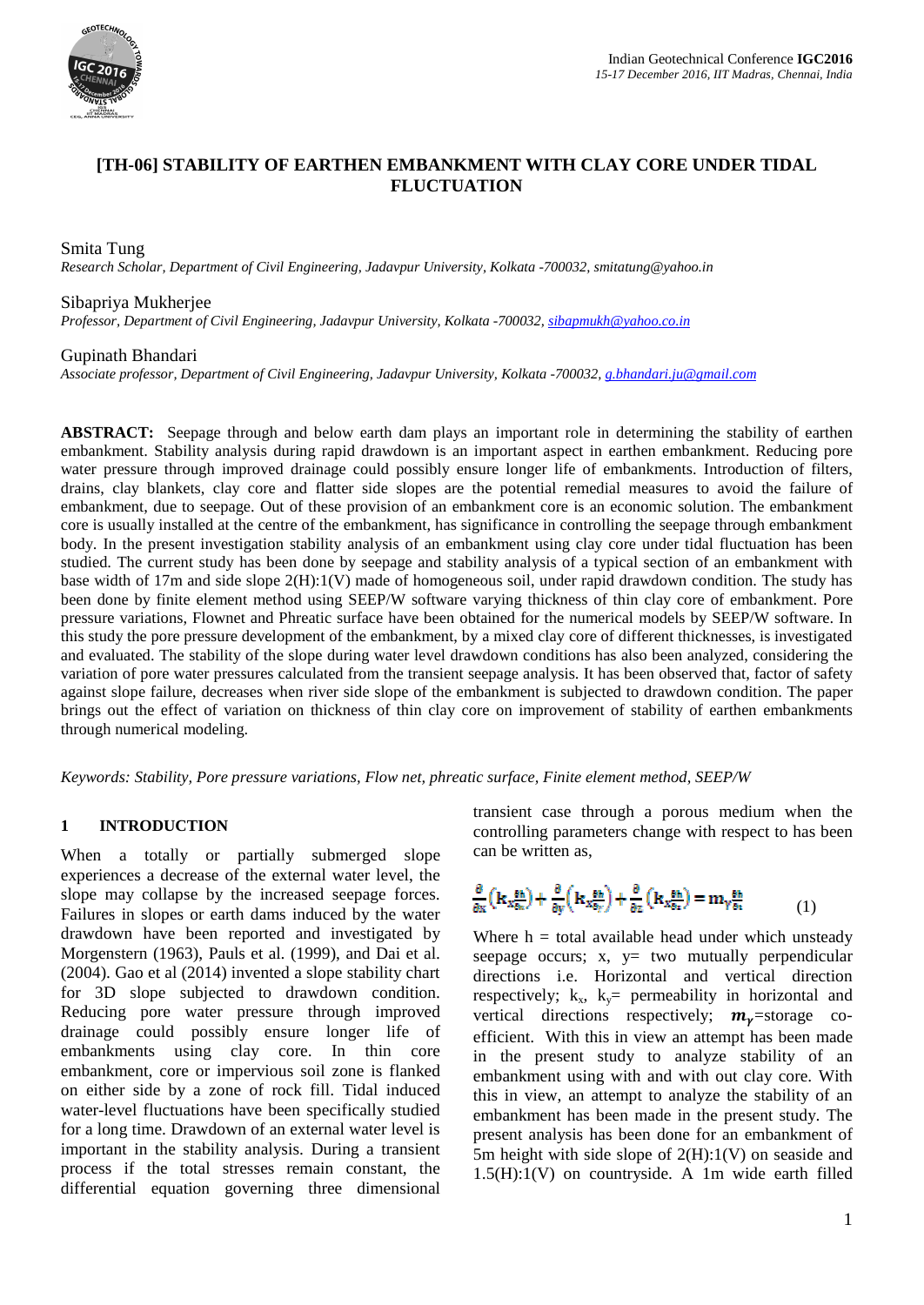berm has been considered at 3m from the bottom with varying clay core thickness. Pore pressure, flow net, and phreatic surface have been obtained by numerical models in numerical analysis. The stability of the slope during water level drawdown conditions is also analyzed incorporating the pore water pressures calculated from the seepage analysis.

## **2 ANALYTICAL MODEL**

The model dam studied is presented with its dimension and the relevant soil parameters are also indicated in figure. 1. Table 1 and Table 2 represents the typical clay core geometry and properties.

| Core crest width      | 2m          |
|-----------------------|-------------|
| Slope of core $(x_1)$ | 0.4(H):1(V) |
| Slope of core $(x_2)$ | 0.6(H):1(V) |

**Table 2 Properties of clay core** 

| <b>Bulk Density</b>         | $19.0 \text{ kN/m}^3$          |
|-----------------------------|--------------------------------|
| Cohesion                    | 43.0 kN/m <sup>2</sup>         |
| Friction                    | $15^{\circ}$                   |
| Coefficient of Permeability | $\sqrt{1\times10^{-10}}$ m/sec |



Fig. 1: Schematic diagram of dam with details

**3. NUMERICAL MODELING USING GEO STUDIO** 

Seepage and Slope stability analyses have been carried out using Geo-Studio (GEO-SLOPE International 2012) software packages considering uncoupled transient seepage. The soil is modeled by the linear elastic perfectly-plastic Mohr-Coulomb (M-C). In this numerical model, at the upstream face of embankment Spline data point function have been applied. At the downstream end of the embankment in this numerical model, potential seepage face boundary condition has been applied. Limit equilibrium method is adopted for

the present methods using uncoupled transient seepage analyses to evaluate the stability of slopes affected by change of hydraulic boundary conditions. In finite element calculation, the model has been discretized into smaller finite numbers of 1084 no of quadratic elements.

# **4. RESULT AND DISCUSSION**

The seepage analysis in the present study has been carried out for the earthen dam with clay core. Results obtained from SEEP/W with and with out clay core, at the rate of 0.85 m/hour in draw down condition for time (t)= 0, 216 Sec, 535 Sec, 1004 Sec, 1696 Sec, 2715 Sec, 4218 Sec, 6433 Sec, 9697 Sec, 14509 Sec, 18109 Sec and 21600 Sec respectively. The results of the parametric studies are discussed below.

### **4.1Flownet and Phreatic Surface**

Figure 2 shows the flow net diagram obtained from SEEP/W without clay core, at the rate of 0.85 m/hour for time  $(t) = 9697$  sec in drawdown condition. Figure 3, Figure 4 shows the flow net diagram obtained from SEEP/W with clay core, at the rate of 0.85 m/hour for time (t)=  $9697$  Sec, 14509 Sec respectively. Figure 5 show the iso-line of phreatic surface for drawdown rate of 0.85 m/hour at time  $(t) = 0.0$  Sec to 21600 Sec respectively obtained from SEEP/W. Phreatic surface shifts in downward direction slowly with drawdown of water level. In all the cases the nature of phreatic surface is in tangent direction to the water level and its proceeds towards downstream side. From Figure 3 to Figure 5 it is clearly observed that the phreatic surface passes through the clay core zone which decreases the exit gradient and therefore increases the factor of safety. From figure 5, in all the cases, phreatic surface



maintains continuity from the upstream to downstream side of the interface with the increment of time.

Fig. 2 Earthen dam flow net for drawdown rate=  $0.85$  m /hour and t= 9697 Sec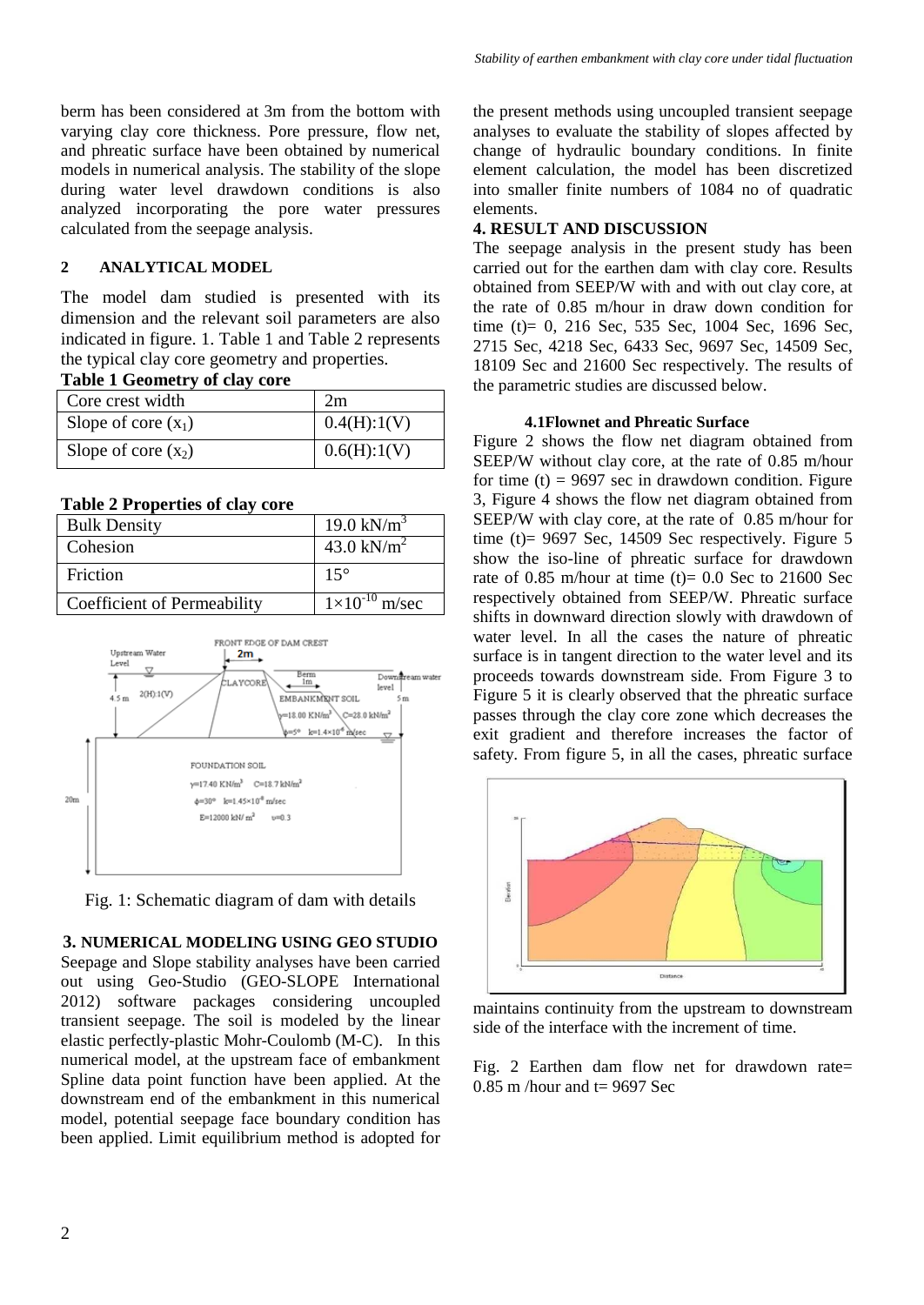

Fig. 3 Earthen dam flow net with clay core for draw down rate  $=0.85$  m /hour and t= 9697Sec



Fig. 4 Earthen dam flow net with clay core for draw down rate  $=0.85$  m /hour and t= 9697Sec



Fig. 5 Iso-line of Phreatic Surface of Earthen dam with clay core for draw down rate= 0.85 m /hour for  $(t)= 0$  sec to 21600 sec.

### **4.2 PORE PRESSURE VARIATION WITH TIME**

The pore water pressure variation for t=9697 hrs with and without clay core represented in Figure 6 and 7. Figure 8 represent the pore water pressure variation with clay core 5m below the base of dam for time  $= 0$ sec to 21600 sec. It is observed that in case of the embankment with clay core pore pressure is reduced at the downstream side in single tidal cycle development.



Fig. 6 Pore water pressure variation of Earthen dam with out clay core for drawdown rate= 0.85 m/hour for time (t)  $=9697$  Sec



Fig. 7 Earthen dam with clay core for drawdown rate=  $0.85$  m/hour for time (t) =9697 Sec



Fig. 8 Pore water pressure variation of earthen dam with clay core for drawdown rate=  $0.85$  m /hour for time  $(t) = 0$  Sec to 21600 Sec  $(5m$  below the embankment)

### **4.3VARIATION OF FACTOR OF SAFETY WITH TIME**

Slope Stability analysis has been carried out during the entire tidal cycle using SLOPE/W. The Limit equilibrium method was followed for the uncoupled analysis, with each slice analyzed by the Spencer method. A typical Slip surfaces, F.O.S and Safety map during Draw-down of a single tidal cycle has been shown in Figure 9. A total of 176 trial slip surfaces were taken and the minimum Factor of Safety was recorded. It is observed from Fig. 10 that with the use